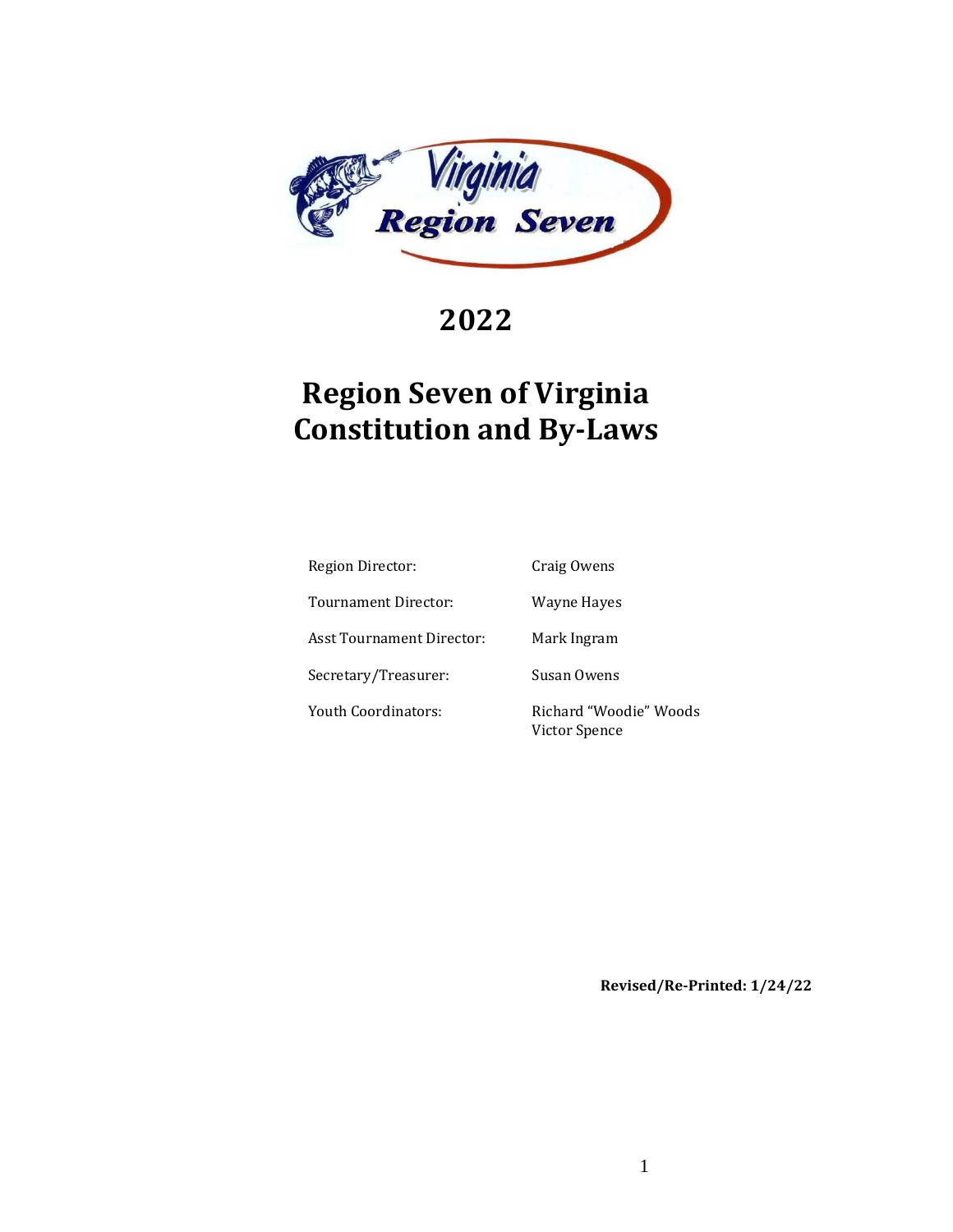# **REGION SEVEN OF VIRGINIA CONSTITUTION AND BY-LAWS**

# **TABLE OF CONTENTS**

| ARTICLE/<br>SECTION/<br>PARAGRAPH | <b>DESCRIPTION</b>                             | PAGE           |
|-----------------------------------|------------------------------------------------|----------------|
| Article 1                         | AREA, ADDRESS, AND MEETING LOCATION            | 4              |
| 1.1                               | Area                                           | 4              |
| 1.2                               | Principal Address                              | 4              |
| 1.3                               | <b>Business Meeting Location</b>               | 4              |
| Article 2                         | PURPOSES AND GOALS OF THE REGION               | 4              |
| 2.1                               | Purposes                                       | $\overline{4}$ |
| 2.2                               | Goals                                          | $\overline{4}$ |
| Article 3                         | ORGANIZATION AND ADMINISTRATION                | 4              |
| 3.1                               | Constituency, Members, and Chapters            | 4              |
| $3.1 - 1$                         | Constituency                                   | 4              |
| $3.1 - 2$                         | Members                                        | 4              |
| $3.1 - 3$                         | Chapters                                       | 4              |
| $3.1 - 4$                         | Officers                                       | 4              |
| $3.1 - 5$                         | <b>Board of Directors</b>                      | 5              |
| 3.2                               | Regional Organization                          | 5              |
| $3.2 - 1$                         | Region Seven Director                          | 5              |
| $3.2 - 2$                         | Deleted 2/18/09                                | 5              |
| $3.2 - 3$                         | Region Seven Tournament Director               | 5              |
| $3.2 - 4$                         | <b>Region Seven Secretary</b>                  | 5              |
| $3.2 - 5$                         | Region Seven Treasurer                         | 5              |
| $3.2 - 6$                         | Region Seven Youth Coordinator                 | 5              |
| $3.2 - 7$                         | Region Seven Chapter Presidents                | 6              |
| $3.2 - 8$                         | Chapters                                       | 6              |
| $3.2 - 9$                         | <b>Chapter Participation and Good Standing</b> | 6              |
| $3.2 - 10$                        | Committees                                     | 6              |
| Article 4                         | AMENDMENTS AND PROCEDURES                      | 6              |
| 4.1                               | Amendments to the Constitution and By-Laws     | 6              |
| 4.2                               | Procedures                                     | 6              |
| Article 5                         | <b>BYLAWS</b>                                  | 6              |
| 5.1                               | <b>Region Funds</b>                            | 6              |
| $5.1 - 1$                         | <b>Treasurer Receives All Funds</b>            | 7              |
| $5.1 - 2$                         | Acceptance of Certain Funds Prohibited         | 7              |
| 5.2                               | Revenue Generation                             | 7              |
| Article 6                         | ADMINISTRATIVE RULES AND REGULATIONS           | 7              |
| 6.1                               | <b>Tournament Rules</b>                        | 7              |
| $6.1 - 1$                         | Purpose                                        | 7              |
| $6.1 - 2$                         | Interpretation                                 | 7              |
| $6.1 - 3$                         | <b>Tournament Dates</b>                        | 7              |
| $6.1 - 4$                         | <b>Entry Fees</b>                              | 7              |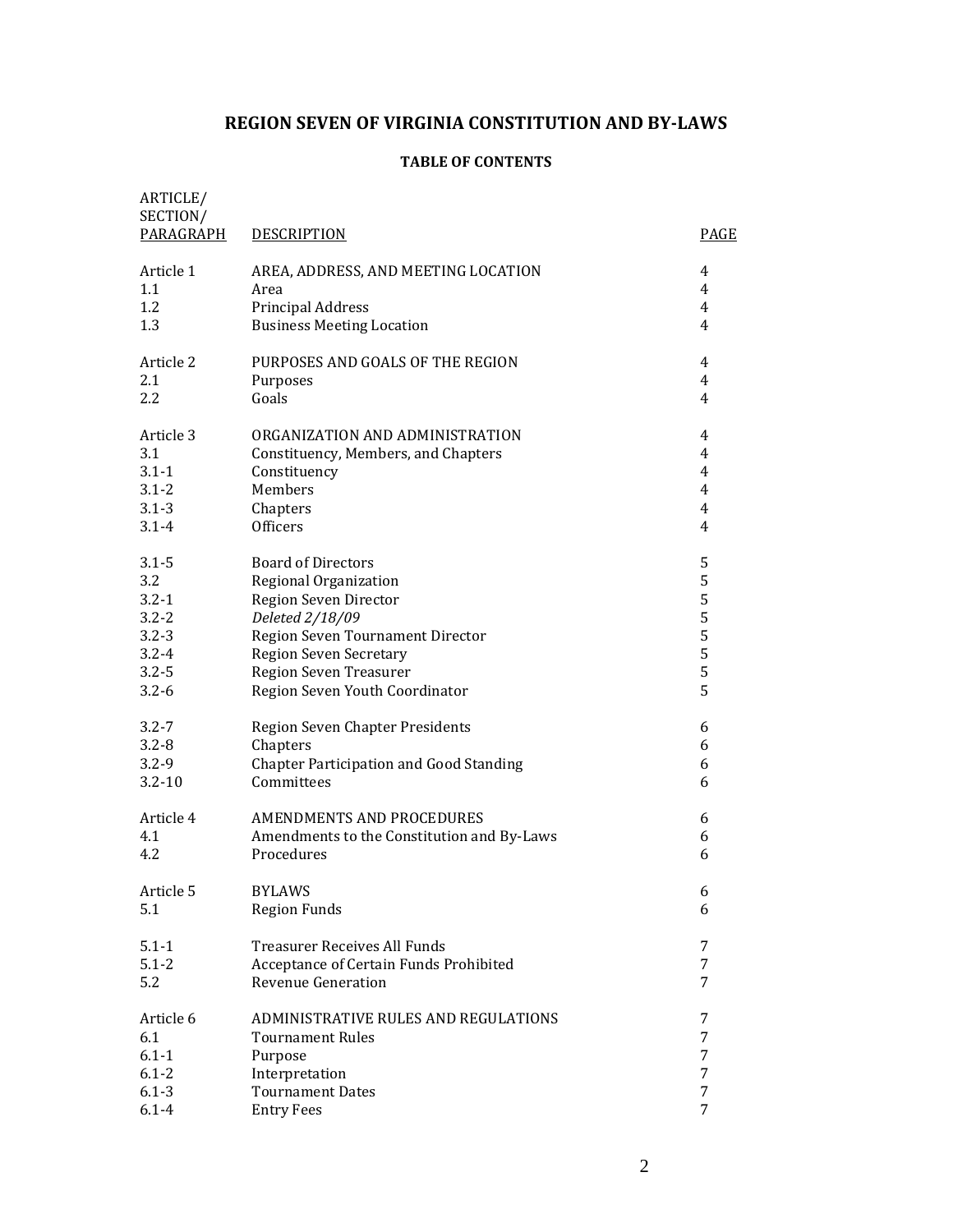| $6.1 - 5$                | Eligibility                                                                         | 7        |
|--------------------------|-------------------------------------------------------------------------------------|----------|
| $6.1 - 5A$               | Insurance                                                                           | 7        |
|                          |                                                                                     |          |
| $6.1 - 6$                | Registration                                                                        | 8        |
| $6.1 - 7$                | Ethics, Sportsmanship, and Personal Conduct                                         | 8        |
| $6.1 - 8$                | <b>Tournament Waters</b>                                                            | 8        |
| $6.1 - 9$                | <b>Competition Hours</b>                                                            | 8        |
| $6.1 - 10$               | <b>Practice Days</b>                                                                | 8        |
| $6.1 - 11$               | <b>Weather Conditions</b>                                                           | 8        |
| $6.1 - 12$               | Safety and Inspections                                                              | 8        |
| $6.1 - 13$               | Safety Equipment                                                                    | 8        |
|                          |                                                                                     |          |
| $6.1 - 14$               | <b>Boat Requirements</b>                                                            | 9        |
| $6.1 - 15$               | <b>Fishing Tackle</b>                                                               | 9        |
| $6.1 - 16$               | <b>Fishing Methods</b>                                                              | 9        |
| $6.1 - 17$               | Partners Required                                                                   | 9        |
| $6.1 - 18$               | <b>Courtesy to Partners</b>                                                         | 9        |
| $6.1 - 19$               | Contact with Other Boats/People                                                     | 9        |
| $6.1 - 20$               |                                                                                     | 9        |
|                          | <b>Emergency Conditions Defined</b>                                                 |          |
|                          |                                                                                     |          |
| $6.1 - 21$<br>$6.1 - 22$ | Handling of Fish During Competition<br>Handling of Fish During Weighing and Scoring | 10       |
| $6.1 - 23$               |                                                                                     | 10<br>10 |
|                          | Scoring                                                                             |          |
| $6.1 - 24$<br>$6.1 - 25$ | Protests<br><b>Violations and Penalties</b>                                         | 10       |
|                          |                                                                                     | 10       |
| $6.1 - 25(1)$            | Disqualification                                                                    | 11       |
| $6.1 - 25(2)$            | Late Penalty                                                                        | 11       |
|                          |                                                                                     | 11       |
| $6.1 - 25(3)$            | Illegal Fish Length                                                                 |          |
| $6.1 - 25(4)$            | <b>Illegal Fish Numbers</b>                                                         | 11       |
| $6.1 - 25(5)$            | <b>Insufficient Participation</b>                                                   | 11       |
| $6.1 - 26$               | Polygraph Tests                                                                     | 11       |
| $6.1 - 26(1)$            | Failure to Undergo Examination                                                      | 11       |
| $6.1 - 26(2)$            | <b>Examination Conditions</b>                                                       | 11       |
| $6.1 - 26(3)$            | Cooperation with Examiner                                                           | 11       |
| $6.1 - 26(4)$            | <b>Examination Site and Time</b>                                                    | 11       |
| $6.1 - 26(5)$            | <b>Results Handling</b>                                                             | 11       |
| $6.1 - 26(6)$            | Retesting                                                                           | 11       |
| $6.1 - 26(7)$            | Failure to Submit or Unsatisfactory Results                                         | 11       |
|                          |                                                                                     |          |
| 6.2                      | Awards                                                                              | 12       |
| $6.2 - 1$                | Deleted 02/18/09                                                                    | 12       |
| $6.2 - 1(1)$             | Deleted 02/18/09                                                                    | 12       |
| $6.2 - 1(2)$             | <b>Tournament Payout</b>                                                            | 12       |
| $6.2 - 1(3)$             | Lunker                                                                              | 12       |
| $6.2 - 2$                | End-of-Year Awards                                                                  | 12       |
| $6.2 - 2(1)$             | Lunker of the Year Award                                                            | 12       |
| $6.2 - 2(3)$             | Deleted 02/18/09                                                                    | 12       |
| $6.2 - 2(4)$             | Fall Classic Team                                                                   | 12       |
| $6.2 - 2(5)$             | Deleted 02/04/18                                                                    | 12       |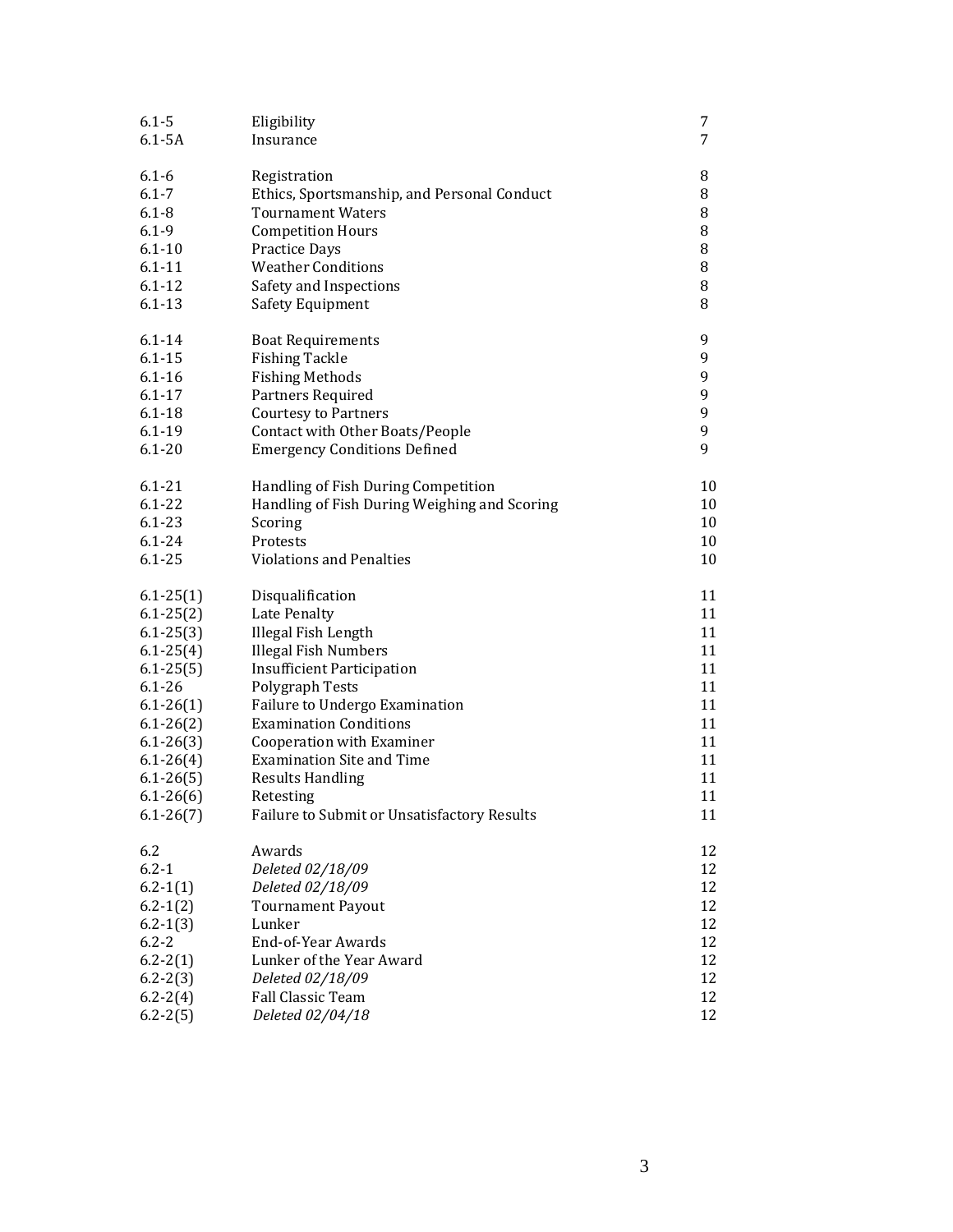#### **ARTICLE 1 AREA, ADDRESS, AND MEETING LOCATION**

1.1 AREA. The seventh region of the Virginia B.A.S.S. Nation (VBN) shall be known as Region Seven of Virginia (the "Region"). Region Seven of Virginia shall include the counties of Accomack, Isle of Wright, Northampton and Southampton, and all cities within them, and the cities of Chesapeake, Norfolk, Portsmouth, Suffolk, and Virginia Beach.

1.2 PRINCIPAL ADDRESS. The principal address of the Region shall be the residences of the Director, or such other address as he/she may select.

1.3 BUSINESS MEETING LOCATION. The business meetings of the Region shall be convened at a site selected by the Director. Committee and other official meetings shall be held at sites selected by the chairman or other presiding officials.

# **ARTICLE 2 PURPOSES AND GOALS OF THE REGION**

2.1 PURPOSES. The Region is established to preserve and promote the sport of angling for largemouth bass, smallmouth bass, and redeye bass; to introduce youth to sport fishing; to conserve water and other natural resources; to work for an abundant, healthy, and self-sustaining bass fishery wherever a natural potential exists; and to support the local, state, and national agencies which conserve and manage the freshwater sport fishery and other associated natural resources.

2.2 GOALS. The Region shall pursue the goals of: organizing and conducting competitive fishing events that adequately provide for the needs of the bass and the angler; establishing live release of bass to their habitat; promoting realistic conservation of natural resources and causing the adoption and enforcement of adequate water quality standards; supporting and cooperating with fishery management agencies for the future; encouraging youth involvement in sport fishing and leading the Chapters in organizing and conducting youth participation activities; promoting public awareness and efficient communications with the membership through a regularly updated website; gaining new members and Chapters to BASS/VBN; generating revenue sufficient to conduct the programs of the Region; reducing the hazards of boat operation and sport fishing; of supporting the nonprofit purposes and goals of BASS/VBN; and other goals as may be established for the Chapters and the committees of the Region.

## **ARTICLE 3 ORGANIZATION AND ADMINISTRATION**

#### 3.1 CONSTITUENCY, MEMBERS, AND CHAPTERS

3.1-1 CONSTITUENCY. The constituency of the Region shall include the citizens of Southeast Virginia and Northeast North Carolina who are members of BASS/VBN. The interest of the constituent members shall, within the purposes and goals of the Region, be fully represented by the Region and its officials.

3.1-2 MEMBERS. The members of the Region are the members in good standing with BASS/VBN and any of the Chapters of the Region. Membership shall not alone constitute eligibility to hold elected or appointed office in the Region. Only members in good standing shall be eligible to hold office in the Region.

3.1-3 CHAPTERS. The Chapters of the Region shall include only those Chapters duly chartered by and approved for membership by Bass/VBN.

3.1-4 OFFICERS. The Officers of the Region shall include the Director, Tournament Director, Assistant Tournament Director, Secretary, and Treasurer.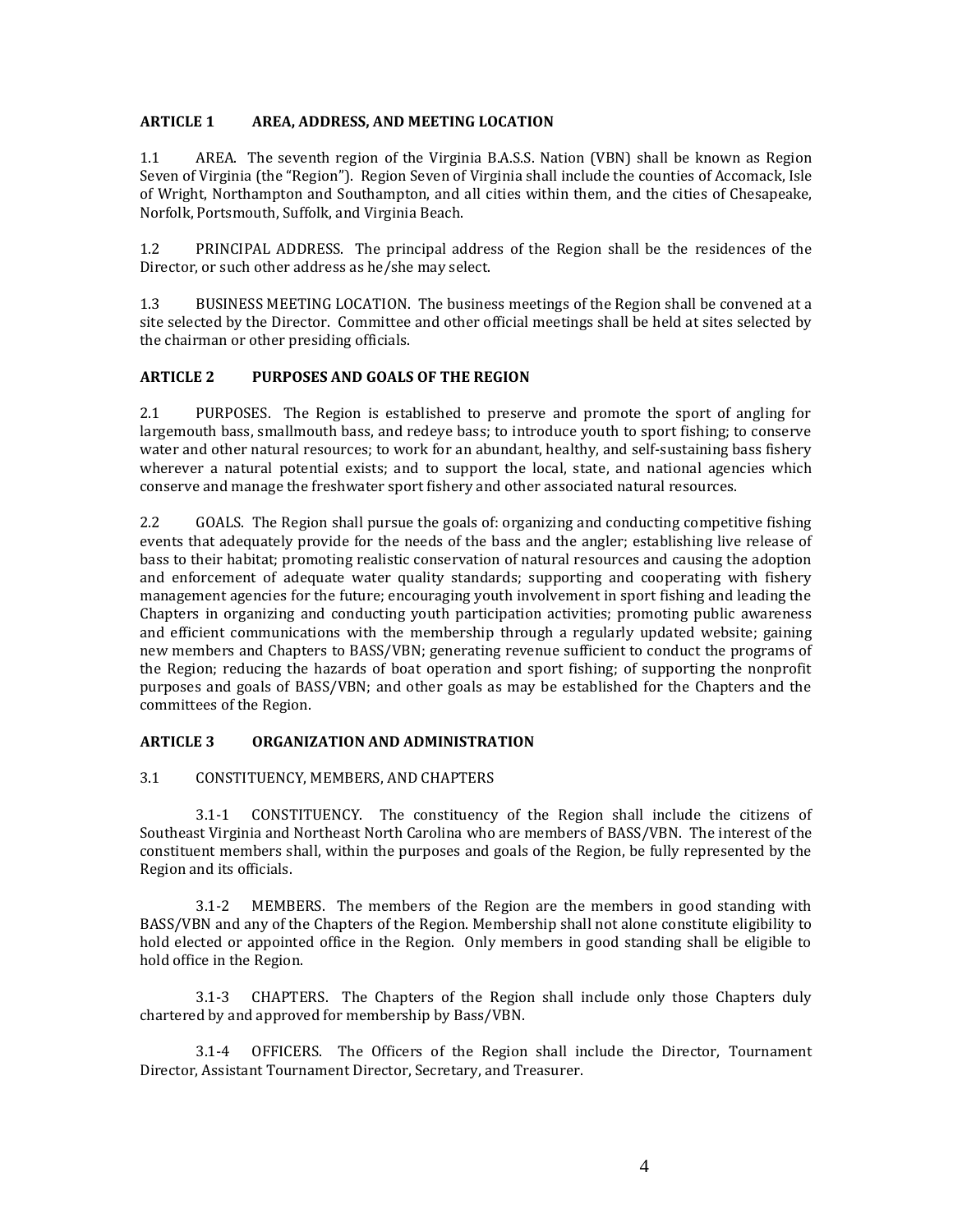3.1-5 BOARD OF DIRECTORS. The Region Seven Board of Directors shall include the Region Seven Officers as set forth in 3.1-4, Youth Coordinator(s), and each Chapter President.

#### 3.2 REGIONAL ORGANIZATION

3.2-1 REGION SEVEN DIRECTOR: The Region Seven Director shall be elected by the Chapter Presidents on or about the fifteenth (15th) day of November of each odd-numbered year to a term of two years which shall begin at the January meeting of the Board following the election. Region elections shall be held in odd-numbered years. Mid-term vacancies shall be filled through special elections conducted as soon as practicable after they occur. The term of office shall expire upon installation of his successor. The Director shall only be limited to as many consecutive terms as he is elected and willing to complete. A year in office shall be measured from the first Board meeting of the year until the first Board meeting of the following year. The Director shall be elected from among the members of the Region. He/she shall remain as a member in good standing of a Chapter in good standing throughout his/her tenure. Loss of good standing shall vacate the office of Director and require that a special election be held to fill the incomplete term as soon as practicable. The duties of the Director shall include attendance at meetings of the Board and other functions of the Federation, attendance at meetings of, and working with the Region and its Committees on Region affairs, supporting the purposes and goals of the Federation, and any other duties, not in conflict with the Federation and Region Constitution and By-Laws as may be in the best interest of Chapters and their members.

# 3.2-2 *Deleted 02/18/09*

3.2-3 REGION SEVEN TOURNAMENT DIRECTOR. He/she will supervise the operation of Region Seven Tournaments including, but not limited to: (1) effecting liaison with regulatory bodies having jurisdiction of tournament sites; (2) the setting up and calibration of the official scales; (3) the weighing and handling of fish; (4) the inspection of boats; (5) the manner and order in which boats are flighted out; (6) the maintenance and retention of tournament records; (7) the resolution of protests to include ruling on the interpretation of Tournament Rules in Article 6.1. He shall provide an inventory of tournament equipment and supplies annually in December to the Region Seven Directors, noting any repairs or replacements needed.

3.2-4 REGION SEVEN SECRETARY. The Region Seven Secretary will be appointed by the Region Seven Director and will continue to serve until relieved by a successor. He/she will be responsible for recording minutes of Region Seven Presidents' meetings and other meetings as designated by the Region Seven Director. He/she will maintain records of Region Seven Chapter membership and will coordinate with the Tournament Director in determining the eligibility of Region members to fish Region tournaments. He/she will maintain records of correspondence received by or sent out by any of the Region Board members. He/she will be responsible for maintenance and distribution of the Region Seven Constitution and By-Laws and will keep records of formal motions submitted by any of the Region Seven Presidents. He/she will perform other duties as specified by the Region Seven Director.

3.2-5 REGION SEVEN TREASURER. The Region Seven Treasurer will be appointed by the Region Seven Director and remain in that capacity until relieved by a successor. He/she will maintain an accurate record of expenditures and receipts of funds within the Region. He/she will provide a financial report periodically, but not less frequently than once each Region Seven Presidents' meeting. He/she shall present all books and financial records or documents annually in December, and on the occasion of the appointment of a new Treasurer, to a person or committee selected and appointed by the Region Seven Director, for audit.

3.2-6 REGION SEVEN YOUTH COORDINATOR. The Region Seven Youth Coordinator(s) will be appointed by the Region Seven Director and remain in that capacity until relieved by their successors. He/she will represent the Region in all matters concerning youth activities.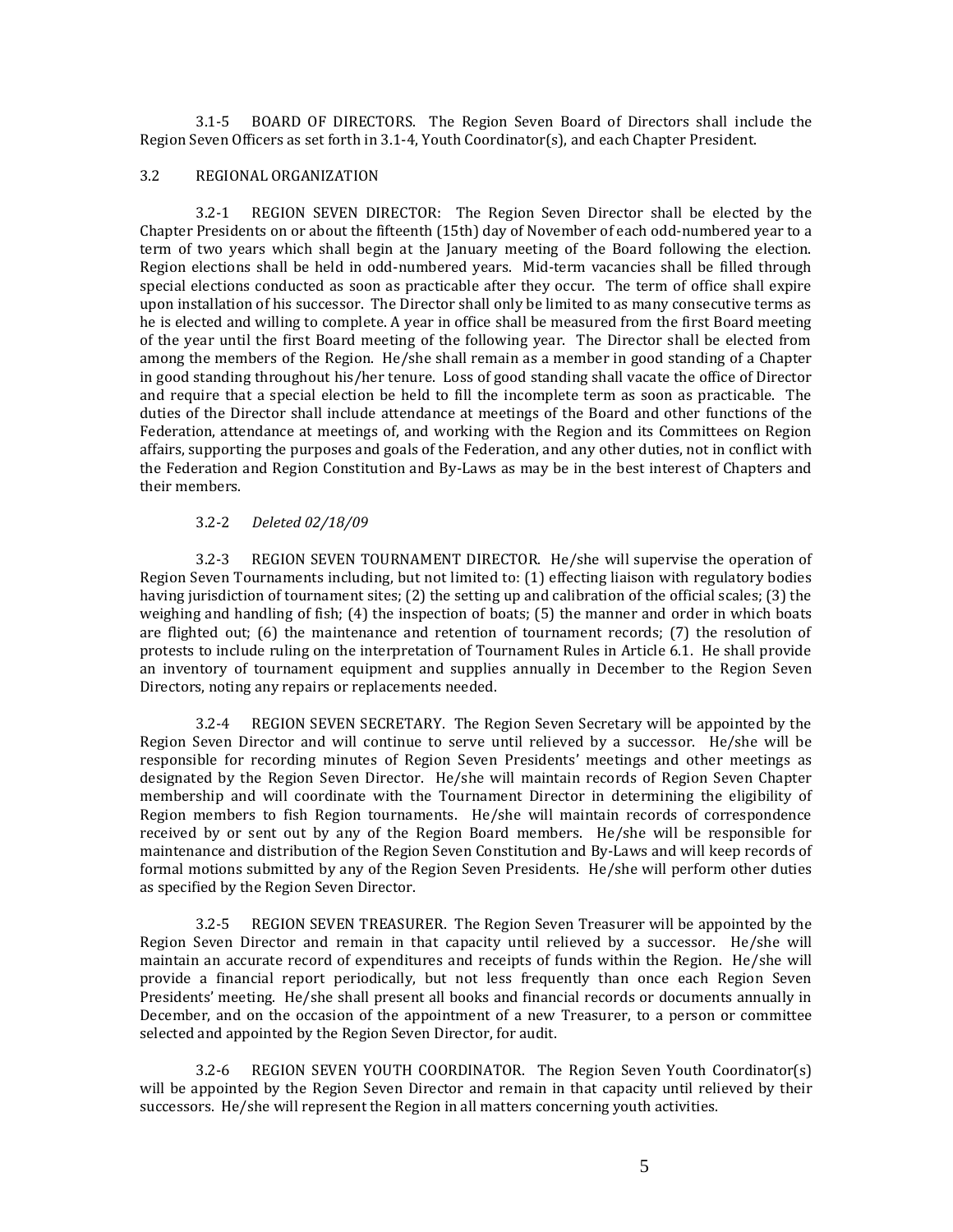3.2-7 REGION SEVEN CHAPTER PRESIDENTS. Each Region Seven Chapter President shall be elected in a manner set forth in their respective Chapter's constitution and will act as a liaison between their respective Chapters and the Region. They will keep their Chapter members informed of Region and VBN business as required. They shall attend each Region Seven Presidents' meeting and actively support the Region in their dealings with their Chapters and the VBN.

3.2-8 CHAPTERS. The Region shall assist the VBN in aiding any persons wanting to form new chapters by providing information and contact with organizing officials of VBN. Chapters must consist of the minimum number of members as dictated by VBN [As of the date of these Bylaws, the minimum number is six (6)]. Each new chapter shall be assigned to Region Seven in consideration of its geographical location and its charter shall be delivered to the new chapter by the Region Seven Director, following acceptance. The Region Seven Director shall assist the Chapter in becoming a participant in the affairs of the Region.

3.2-9 CHAPTER PARTICIPATION AND GOOD STANDING. A Chapter in good standing will support the goals and purpose of the Region.A Chapter shall be declared in good standing and defined as one which has: (1) paid their VBN and Region dues and updated their Chapter rosters by midnight, January 31st; (2) participate in 50% of the region's meetings; (3) participate in 50% of the region's tournaments; and (4) participate in 50% of all other regional activities approved by the majority of the Chapters in the Region. Chapters not in good standing shall not be eligible to participate in the activities of the Region. The Region Seven Director shall submit a list to the VBN of those chapters who have not satisfied the 50% rules above in January of each year. A chapter in good standing at the region level will update their rosters to the region secretary at the beginning of each calendar year and thereafter as roster changes are made; those chapters not complying will not be eligible to participate in the next scheduled region tournament.

3.2-10 COMMITTEES. The Region Seven Director may appoint committees as necessary to carry out Region projects. The Tournament Committee will be chaired by the Tournament Director and will consist of the remaining Region Officers. A committee to update the By-Laws shall be appointed at the Region Seven Director's discretion. The committee shall be chaired by the Secretary and shall publish and distribute copies of the By-Laws to each Chapter President before the first tournament of the following year.

## **ARTICLE 4 AMENDMENTS AND PROCEDURES**

4.1 AMENDMENTS TO THE CONSTITUTION AND BY-LAWS. Amendments shall be submitted to the Region Seven Director any time before a regular scheduled Region Seven Presidents' meeting for consideration. Motions must have a second before they may be considered and must be carried by a two-thirds majority vote of the members present at the meeting.

4.2 PROCEDURES. Proposed changes to the Regio Seven Constitution and By-Laws must be submitted in writing to the Region Seven Director. The change proposal must include the article/section/paragraphs as it presently appears; the article/section/paragraph as it would appear with the change entered; a listing of other articles/sections/paragraphs affected by the change, if any, and a discussion of the reasons for the change. Administrative and typographical errors may be corrected any time. Routine business may be conducted, and functional motions voted upon and carried by a simple majority, rather than the two-thirds majority of Section 4.1. The Region Seven Director shall establish the rules of order.

## **ARTICLE 5 BY-LAWS**

5.1 REGION FUNDS. Region Seven funds will be handled as described herein.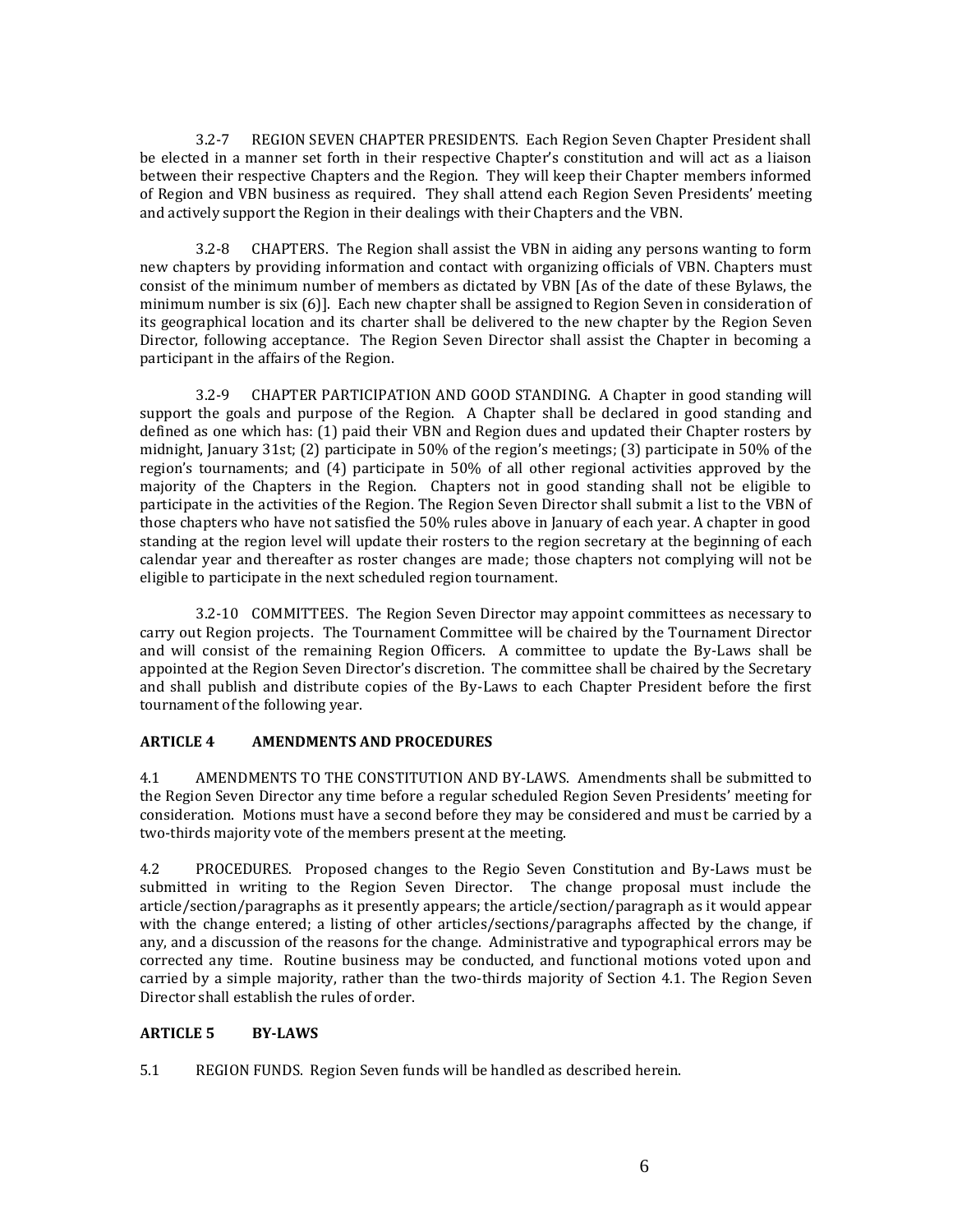5.1-1 TREASURER RECEIVES ALL FUNDS. All funds received by Region Seven and its agents on behalf of the Region shall be turned over to the Treasurer for deposit to the appropriate account.

5.1-2 ACCEPTANCE OF CERTAIN FUNDS PROHIBITED. No donations, gifts, goods, or services shall be accepted in the name of the Region, or by any agent of the Region, from any individual or organization found to conflict with the purpose and goals of the Region.

5.2 REVENUE GENERATION. Tournaments and other events, sale of goods and services, and other business activities not in conflict with the Constitution and By-Laws, may be operated by the Region for the purpose of revenue generation in support of the Region and in advancement of its purposes and goals.

5.3 REGION DUES. *Initiated 1/28/15*. All Region members who participate in a Region Seven tournament, shall submit Region dues in the amount of \$10 per year prior to competing in a region tournament.

#### **ARTICLE 6 ADMINISTRATIVE RULES AND REGULATIONS**

6.1 TOURNAMENT RULES. Region Seven Tournaments will be conducted in accordance with these rules.

6.1-1 PURPOSE. Tournament rules provide equal opportunity for all participants to successfully apply their fishing skills and abilities, improve the safety of both participant and nonparticipant user of the tournament waters, and provide for proper handling of the fish.

6.1-2 INTERPRETATION. The Tournament Rules are subject to interpretation only by the Tournament Officials under the coordination and supervision of the Region Seven Tournament Director. **The Tournament Director's decision shall be final.**

6.1-3 TOURNAMENT SITES AND DATES. Annually, in August, each Chapter President will provide their club's vote for four sites, which votes shall be tallied, and the top four sites voted will determine the tournament sites. In the event any of the top four sites determined require advance permitting, those dates will be voted on at that August meeting. In September, the dates for the remaining top four sites will be submitted by the Tournament Director for approval to the Region Seven Board of Directors for Region Seven tournaments the following year. Each tournament will be one day in duration. Dates and sites, once approved, will not be changed without the expressed concurrence of the majority of Region Club Presidents.

6.1-4 ENTRY FEES. Entry fees of \$100.00 per boat (\$10.00 Big Fish included), are hereby established. This fee, once received by Tournament Officials, is non-refundable.

6.1-5 ELIGIBILITY. Members and Chapters in good standing whose applications are received by the Tournament Officials shall be eligible to compete, conditional upon acceptance by the officials present.

6.1-5A INSURANCE. All boat owners that are members of a Region Seven Chapter must have no less than \$300,000.00 Liability Insurance on their boat. In order to use their boat for Region Seven Qualifying and Open events, proof of insurance must be provided to Region Seven Chapter Presidents who in turn will attest to the Region Seven board that each club boater fishing a Region tournament has valid boat insurance. Penalty for not having boat insurance: disqualifications from tournaments fished without insurance and all future tournaments until proof of insurance is provided to the region.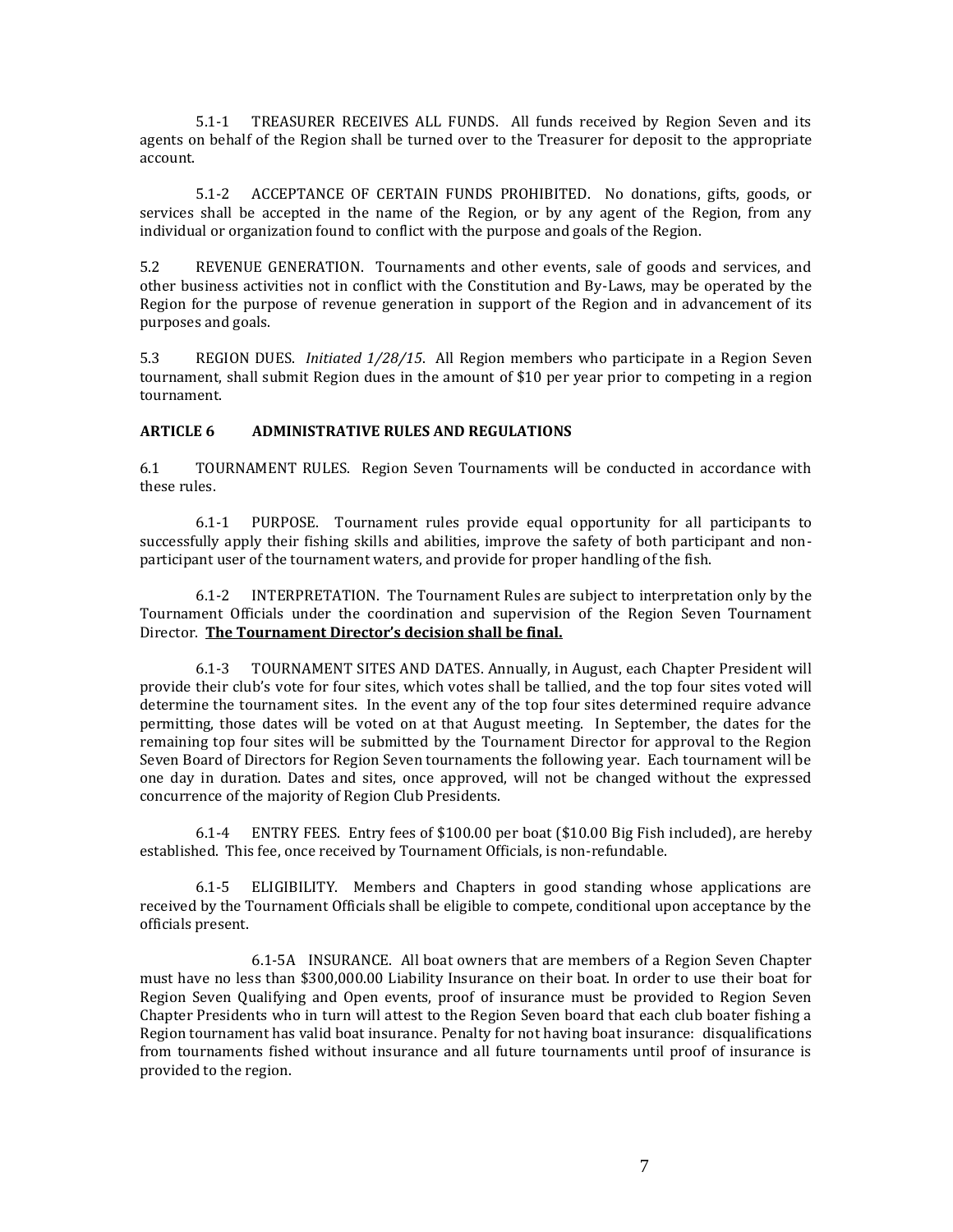6.1-6 REGISTRATION. Chapters in good standing must pre-register for each region tournament at the preceding Region Meeting. Any exceptions shall be considered on a case-by-case basis by the Tournament Director. If you pre-register and you do not fish, your entry fee will not be refunded. Tournament registration forms will be at the meeting. Chapter presidents are to insure proper completion of the Tournament Weigh in form prior to its submission to the Tournament Officials for the tournament.

6.1-7 ETHICS, SPORTSMANSHIP, AND PERSONAL CONDUCT. Participants shall observe high standards of ethics, sportsmanship, and personal conduct. They shall obey all laws and the authorities having jurisdiction in the tournament area. They shall keep themselves informed and aware of the rules, laws, and conditions applicable to the tournament. Drunkenness during competition and scoring activities is prohibited. No alcoholic beverages shall be permitted in competition boats during competition hours. Competitors shall yield to inspection by Tournament Officials at any time during the tournament. Violators shall be subject to the penalties provided in Section 6.1-25.

6.1-8 TOURNAMENT WATERS. Tournament waters shall be defined as public waters which are accessible by boat from the tournament headquarters. All fishing by participants shall be done from a boat on tournament waters. All participants and competition boats shall remain on tournament waters throughout the competition hours. Fishing on tournament waters shall not be permitted within 50 yards of another competitor's boat which was first anchored. Any such boat shall have its trolling motor retracted from the water. No such anchored boat shall permit selected competitors to fish within the 50-yard circle claimed by him or her to the exclusion of any other competitor. Violators shall be subject to the penalties provided in Section 6.1-25. It is the responsibility of the anchored boat to make other competitors aware that he or she is anchored.

6.1-9 COMPETITION HOURS. Shall be determined by the Tournament Director and announced at registration. The hours may be changed as necessary because of changing conditions and with reasonable notice to competitors during the tournament. Late arrival at the check-in point at the end of competition hours shall not be excused. No make-up time shall be granted for any reason to any competitor who has been unable to compete during any part of the tournament. Violators shall be subject to the penalties provided in Section 6.1-25.

6.1-10 PRACTICE DAYS. No restrictions.

6.1-11 WEATHER CONDITIONS. Tournaments shall proceed as scheduled regardless of conditions, except that competition may be suspended or terminated by the Tournament Officials with the concurrence of the Tournament Director whenever weather conditions are found to be hazardous. Competitors shall not fish during a period of suspension or after termination of competition. Violators are subject to the penalties provided in Section 6.1-25.

6.1-12 SAFETY AND INSPECTIONS. Safety shall be a first priority concern to all participants. All competition equipment shall be presented for inspection before the beginning of competition and all participants shall yield to inspection upon the request of Tournament Officials during the entire tournament event, including scoring, award ceremonies, the protest period and during the deliberation of any protests that may be registered by the participants. Competition equipment found to be unsafe or unseaworthy by the Tournament Officials shall not be used in the tournament. Violators shall be subject to the penalties provided in Section 6.1-25.

6.1-13 SAFETY EQUIPMENT. Participants shall, whenever their primary propulsion engine is in moving operation (in gear), wear a vest-type personal floatation device, which is approved by the United States Coast Guard, as well as use running lights in accordance with the boating laws which state running lights must be used on any vessel being used from the hours sunset to sunrise.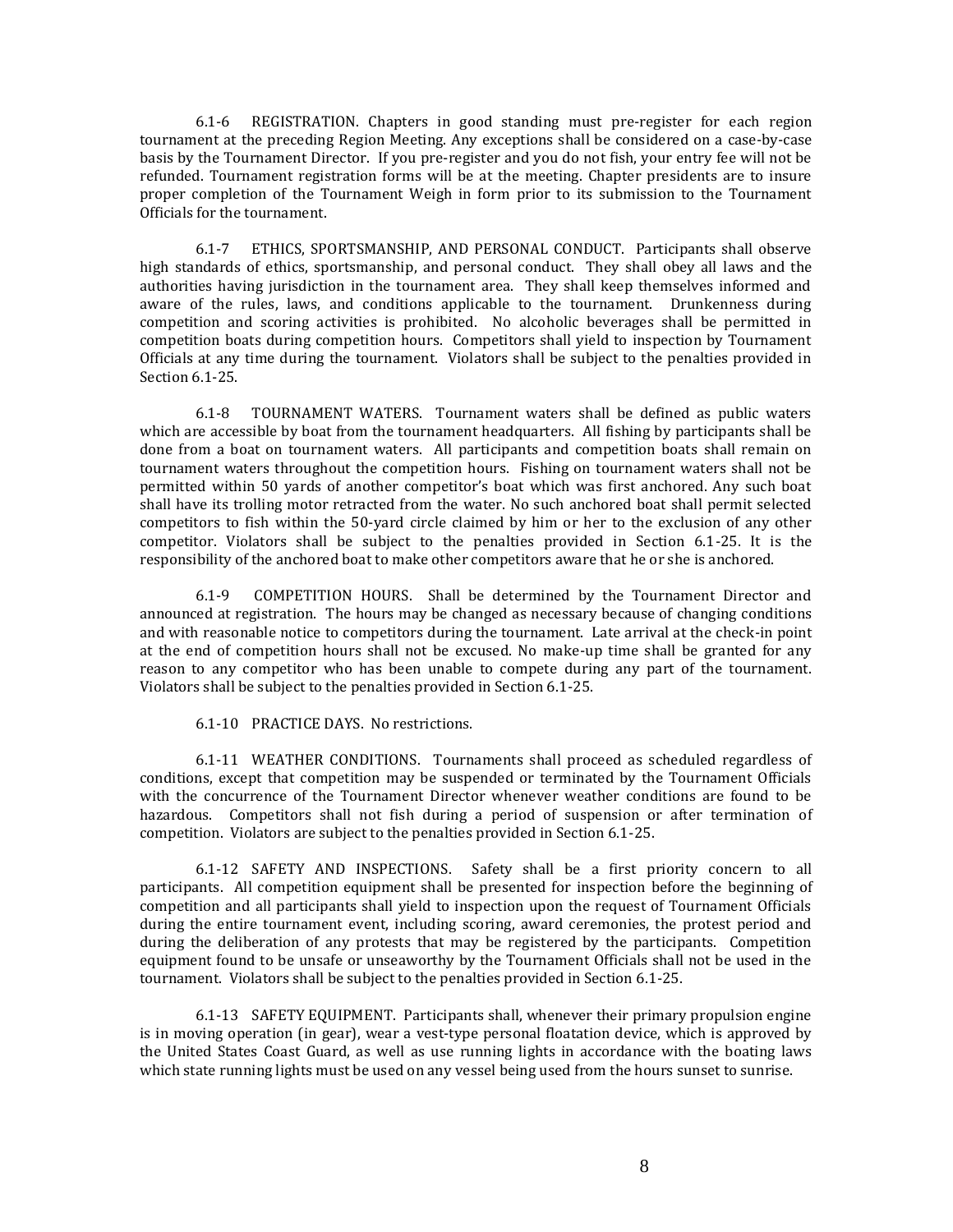6.1-14 BOAT REQUIREMENTS. Competition boats shall be 15 feet or more in length, powered by a primary propulsion engine of 9.9 or more horsepower. Boats may be equipped with an electrical motor for low-speed maneuvering. The boat shall be of the type normally used in competitive bass fishing. It shall be equipped with a functional device, known as a kill switch, which shall terminate the operation of the primary engine when the operator leaves the controls. Exceptions: in the event the primary propulsion engine is steered by a tiller handle, a kill switch will not be mandatory, but is recommended. The kill switch will be connected to the operator whenever the engine is in operation. Each boat shall be equipped with a functional power-operated pumping device which will remove water from the boat effectively and in a manner acceptable to the Tournament Officials. Each boat powered by an engine of 40 horsepower or less may, as approved by the Tournament Officials, be equipped with stick-type steering. When required, each boat MUST have a U. S. Coast Guard horsepower rating plate attached to the boat by the manufacturer. The horsepower of the outboard engine must not exceed the rating specified on this rating plate. Any boat manufactured before November 1972 must adhere to the ratings set by the U. S. Coast Guard for similar boats. Normal maintenance to increase the performance of engines is allowed. Changing or altering standard factory parts or motor to increase the horsepower over the factory horsepower rating is forbidden and will result in disqualification. Violators shall be subject to the penalties provided in Section 6.1-25.

6.1-15 FISHING TACKLE. Shall be limited to casting, spinning, and spin-casting rods and reels, and artificial lures. Only one such rod and reel may be actively in use at one time. No live or dead bait is allowed. Animal skin (pork frogs, for example), fur and feathers may be used to dress artificial lures. Violators shall be subject to the penalties provided in Section 6.1-25.

6.1-16 FISHING METHODS. Trolling is prohibited. Participants shall, without assistance, hook, play and land any fish they catch in competition, except partners may net fish in a landing net and bring them into the boat. Violators shall be subject to the penalties provided in Section 6.1-25.

6.1-17 PARTNERS NOT REQUIRED. Participants may fish without a partner. Upon the loss or absence of a partner if fishing with a partner, they shall terminate all competitive activity and report to the Tournament Director to fish the remainder of the tournament alone, but a single participant may not exceed the creel limit for one person. Violators shall be subject to the penalties provided in Section 6.1-25.

6.1-18 COURTESY TO PARTNERS. Competitors shall arrive at the tournament site with their partners and in a condition of readiness for fishing before the beginning of competition. Violators shall be subject to the penalties provided in Section 6.1-25.

6.1-19 CONTACT WITH OTHER BOATS/PEOPLE. Participants shall not approach closer than necessary, or otherwise make contact with, other boats or persons during competition hours for reasons other than emergencies. Violators shall be subject to the penalties provided in Section 6.1- 25.

6.1-20 EMERGENCY CONDITIONS DEFINED. Emergency conditions are those which subject persons or property to imminent danger or which are deemed by the Tournament Officials to be of an emergency nature. Only under emergency conditions, or in cases where boats are disabled, may participants leave their boats. Under such conditions, they may ride in other boats and bring their fish to tournament headquarters for scoring, subject to all requirements otherwise applicable. Partners shall remain in sight of each other at all times until their fish are turned over to Tournament Officials. Violators shall be subject to the penalties provided in Section 6.1-25.

6.1-21 HANDLING OF FISH DURING COMPETITION. Competition boats will be equipped with a functional, adequately aerated live well. No stringers, ropes, or other devices which would injure fish or subject them to unnecessary stress shall be used. Dead fish large enough for scoring shall be kept by participants and submitted for scoring. Fish too small for scoring shall be returned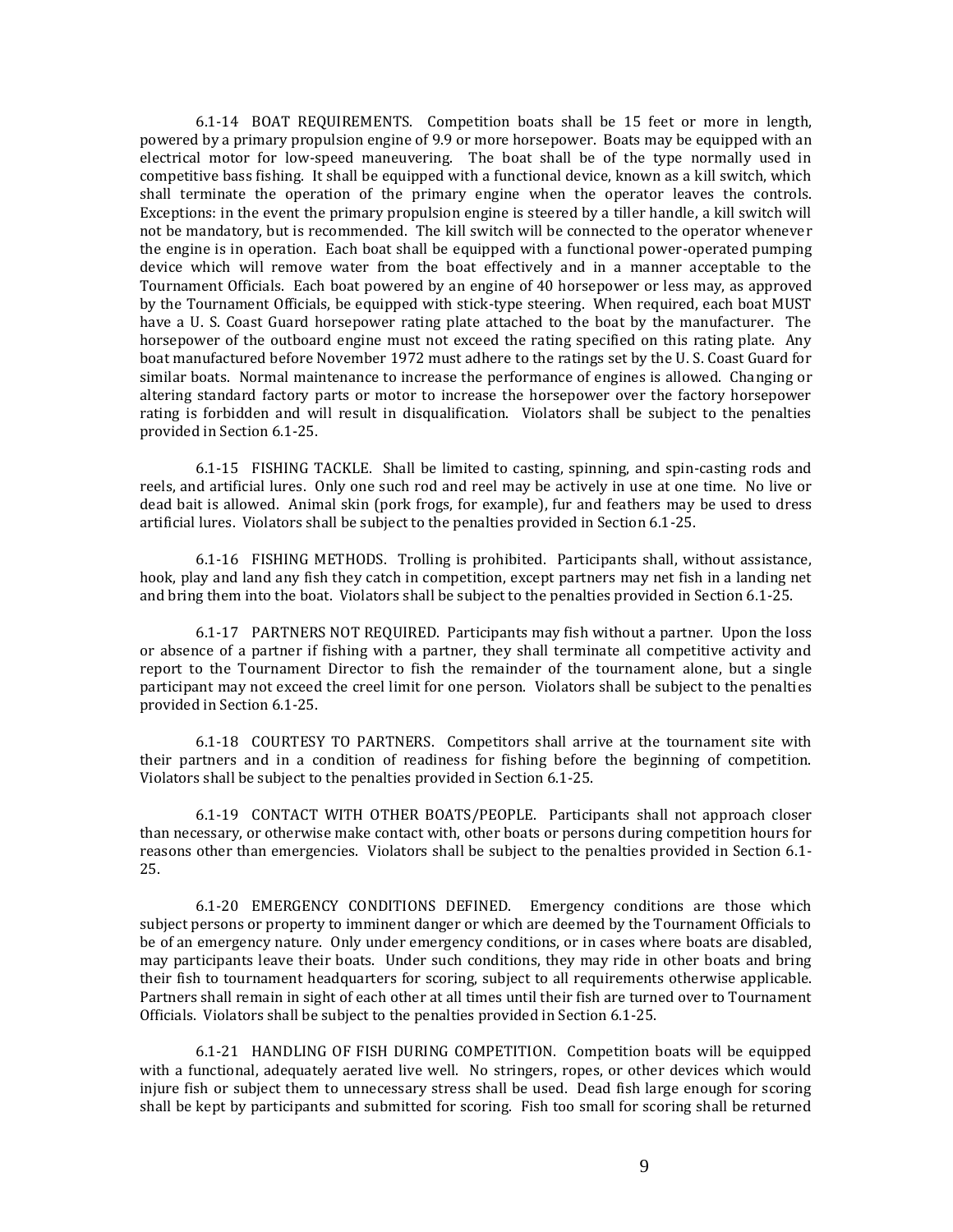to the water immediately. No more fish than may be scored may be held in captivity at any time during competition hours. Fish shall not be mutilated or otherwise intentionally injured or mistreated. Puncture type culling systems are prohibited. Swallowed single hooks shall be cut free of other tackle and left in place whether the fish is to be kept or released. Lures must be extracted in the least injurious manner available. Violators shall be subject to the penalties provided in Section 6.1-25.

6.1-22 HANDLING OF FISH DURING WEIGHING AND SCORING. Participants shall present all bass in their possession when they pass the check-in point for scoring by Tournament Officials. The practice of culling is prohibited at, on, or in view of the tournament site. Bass will be presented for scoring BEFORE participants load their boats on the trailer unless, at the discretion of the Tournament Director based on the tournament site and available facilities, trailering of boats at weigh-ins is permitted. Bass received by Tournament Officials for weigh-in and scoring shall not be touched again by the participant who caught them. All fish, dead or alive, shall be placed in containers SUPPLIED BY THE TOURNAMENT DIRECTOR unless otherwise directed by the Tournament Director, with water for transport to the scoring area. Water must be added to containers to reduce injury. All fish that are alive after the competition or scoring procedure shall be returned to the water by Tournament Officials, except that the requests of governmental, educational, and research agencies may be honored, and trophy fish may be returned to the participant who caught them when they request them for mounting and display. Fish not judged by Tournament Officials to be alive shall be protected from spoilage and disposed of as food, or otherwise in a manner which complies with the law if they are unfit for use as food. Violators shall be subject to the penalties provided in Section 6.1-25.

6.1-23 SCORING. Competitor's scores shall be the weight of the bass they have caught and kept during the competition hours. Weight may be deducted from competitors scores by the Tournament Officials as a penalty under the provisions of Section 6.1-25. Competitors may present, for weighing and scoring, no more than the legal limit of bass as determined by the tournament site location. The creel limit shall be five (5) fish. These fish shall be no less than minimum length required by state law as governed by the tournament site. In no instance will a fish be scored that measures less than 12 inches in length. Four (4) ounces shall be deducted from the competitor's actual weight for each bass which is judged by the Tournament Official to be dead at the time of scoring. All final standings shall be based upon the weight score remaining after deductions have been made for any dead bass and for any other penalties assessed. Violators shall be subject to the penalties provided in Section 6.1-25. Ties will be resolved by the number of fish caught. If a tie still exists, the weight of the largest fish shall be used to resolve the tie.

6.1-24 PROTESTS. Participants who suspect that the tournament rules have been violated may protest to the tournament officials at any time during the tournament or within 15 minutes after arrival at the tournament site, followed by a written protest within 30 minutes after the scales have closed. Protests shall be decided upon by the tournament officials under the direction of the Region Seven Tournament Director.

6.1-25 VIOLATIONS AND PENALTIES. Participants shall honor the letter and intent of the Tournament Rules, or they shall be judged to have violated them. All judgments are reserved to the Tournament Officials. All participants shall be presumed to be familiar with the tournament rules. Participants held by the Tournament Officials to have violated the principles of fairness, sportsmanship and ethical conduct explicitly or implicitly included in the tournament rules may be declared ineligible to compete in future region tournament events. In such case, the incident shall be reported to the Region Seven Director for action. Participants held by the Tournament officials to be in violation of the tournament rules shall be penalized as provided in applicable sections of this Article.

6.1-25(1) DISQUALIFICATION. The participants shall be disqualified from further competition in the tournament in progress and receive no credit for that event.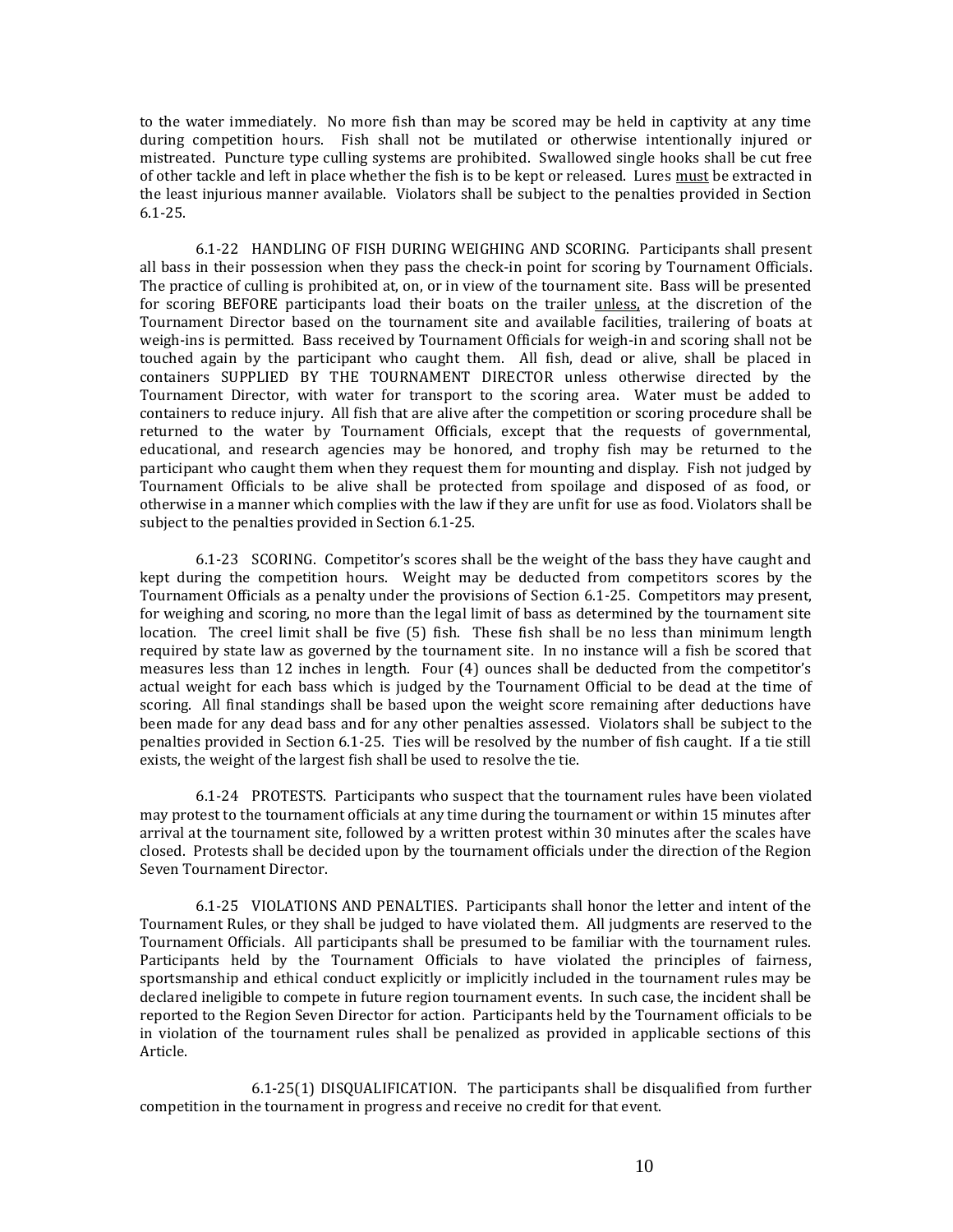6.1-25(2) LATE PENALTY. The participant shall be penalized by deductions of ONE POUND of his actual weight for each minute he is late for the first fifteen minutes. After 15 minutes, the participants shall be disqualified and no credit for actual weight shall be awarded. The penalty shall apply to the tournament currently in progress and will not be carried over to a subsequent tournament.

6.1-25(3) ILLEGAL FISH LIMIT. All fish found to be in violation of established length limits shall be removed from the creel before scoring and then the participants shall be penalized by the additional removal of the largest fish remaining in their possession, or such remaining fish for each violation.

6.1-25(4) ILLEGAL FISH NUMBERS. Violation of creel limit will result in disqualification from further competition in the tournament in progress, and violators will receive no credit for that event.

#### 6.1-25(5) Deleted 2/4/18.

6.1-26 POLYGRAPH TESTS. Polygraph tests may be given in conjunction with Region Seven tournaments. These tests will be given at the discretion of the Tournament Director and/or the Region Seven Director. Random Region Seven polygraph tests shall be given in the following format:

6.1-26(1) FAILURE TO UNDERGO EXAMINATION. Selected participants of Region Seven Tournaments shall submit to Region Seven polygraph examination when directed by the Tournament Director and/or the Region Seven Director. Failure to submit to Region Seven polygraph examination will result in disqualification or the denial of eligibility under Article 6.1-5.

6.1-26(2) EXAMINATION CONDITIONS. Polygraph examinations shall be given by a licensed Polygraph Examiner and shall be given under conditions specified by the Polygraph Examiner.

6.1-26(3) COOPERATION WITH EXAMINER. Selected tournament participants shall abide by the instructions given by the Polygraph Examiner and cooperate in his efforts to give a thorough and accurate exam.

6.1-26(4) EXAMINATION SITE AND TIME. All Region Seven polygraph examinations shall be given on site or in a designated area on the same day of the tournament.

6.1-26(5) RESULTS HANDLING. The results of the Region Seven polygraph examination shall be scrutinized by the examiner and given to the Region Seven Tournament Director and/or Region Seven Director at the tournament or examination site.

6.1-26(6) RETESTING. Retesting of selected participants will be done only at the discretion of the examiner. The retesting will be done at the same site, and on the same day as the previous test, and will be done by the same Polygraph Examiner. Any additional fees for the retesting will be the responsibility of the requesting participant.

6.1-26(7) FAILURE TO SUBMIT OR UNSATISFACTORY RESULTS. Failure to submit to examination by Region Seven Polygraph Examiner or failure to attain a satisfactory result on a Region Seven polygraph examination shall be conclusive evidence of a violation and subject to Articles 6.1-5 and 6.1-25.

#### 6.2 TOURNAMENT AWARDS

6.2-1 *Deleted 02/18/09*